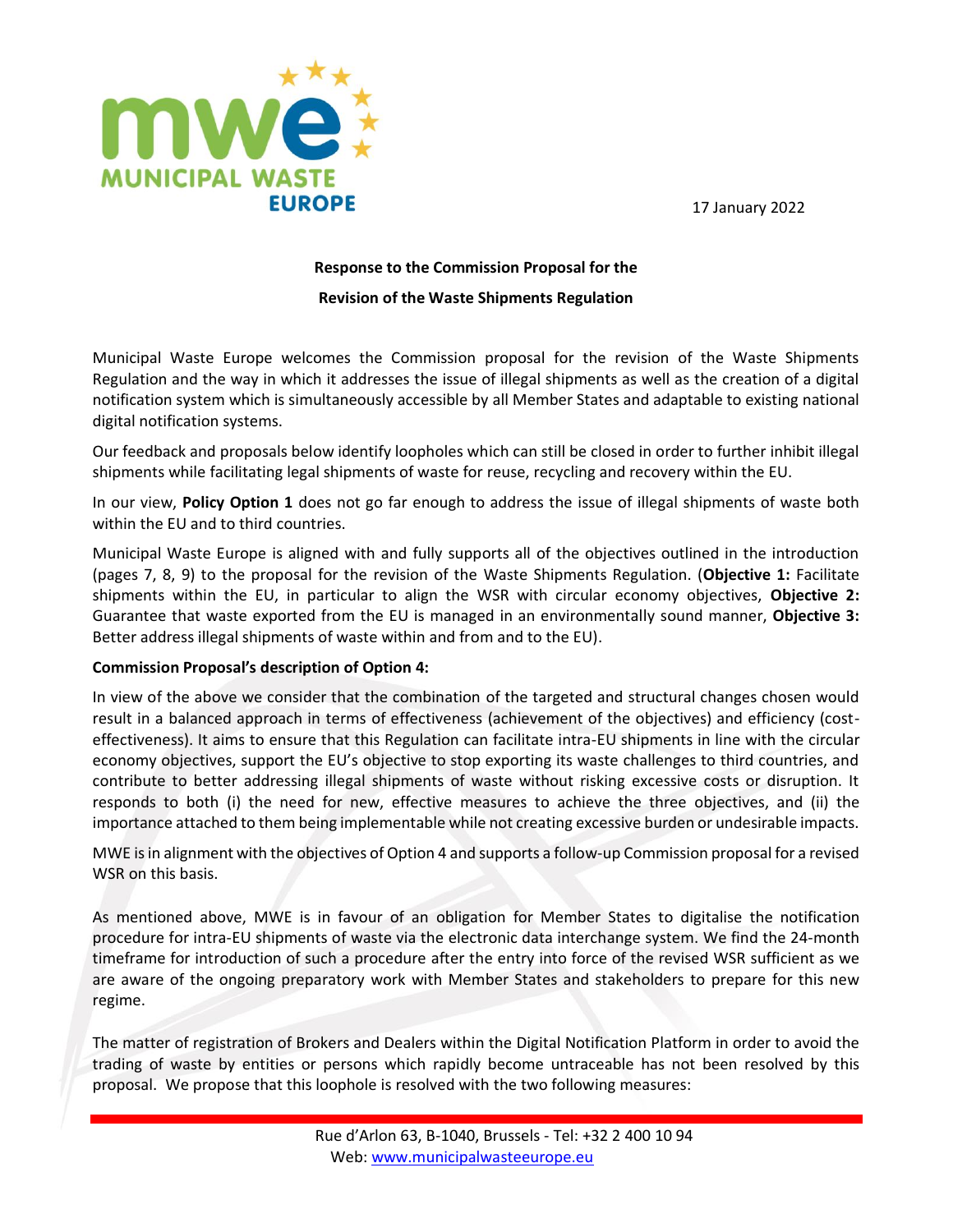

- 1. Make the last waste owner (not broker or dealer) responsible for obtaining and uploading proof of the Environmentally Sound Management (ESM) of the waste shipped into the Digital Platform for EU, OECD and non-OECD shipments
- 2. Modify the definition of Brokers and Dealers as follows:

**Article 3.6(a)(iv)** a dealer or a broker *is a fully registered entity in the Electronic Data System as audited by the Competent Authorities of dispatch and destination* acting on behalf of any of the categories specified in points (i), (ii) or (iii);

We are missing an obligation for the streamlined, harmonised implementation and interpretation of Green and Amber listed wastes. We recognise the additional steps proposed within the text to avoid misunderstandings and misinterpretations between Competent Authorities during the digital notification stage however differences in the interpretation of what constitutes green listed and orange listed wastes will still cause problems at border controls given the current text; for example as has happened with textiles where the sending Member State understands a shipment of used clothing and footwear to be green listed and the receiving Member State understands it to be amber listed as it is a mixture of two green listed wastes. As far as possible this difference in understanding needs to be avoided.

# **Title II, Shipments within the Union with or without transit through third countries,** *Article 4, Overall procedural framework*

# **Proposed by the Commission:**

Art.4.2. Shipments of the following wastes destined for recovery operations shall also be subject to the procedure of prior written notification and consent laid down in Chapter 1:

- 1. (a) wastes listed in Annex IV;
- 2. (b) wastes not classified under one single entry in either Annex III, Annex IIIB or Annex IV;
- 3. (c) mixtures of wastes, unless listed in Annex IIIA.

Art.4.5. Paragraph 2 shall apply to shipments of mixed municipal waste collected from private households, from other waste producers or from both, as well as to mixed municipal waste which has been subject to a waste treatment operation that has not substantially altered its properties, where such waste is destined for recovery operations. Shipments of such waste destined for disposal shall be prohibited.

Municipal Waste Europe fully supports the use of a prior written notification and consent procedure for the shipment of waste for recovery to be understood as including energy recovery with the purpose of increasing traceability and reducing illegalities. We have no issue with the ban on shipments of mixed waste for disposal with the exception of any border region agreements, so long as it is made abundantly clear that this does not apply to shipments of *residual* mixed waste for recovery.

Care must be taken not to encourage undesirable impacts such as illegal shipments of waste by either causing increases in cost of correct treatment methods or closing off routes to correct treatment paths and plants.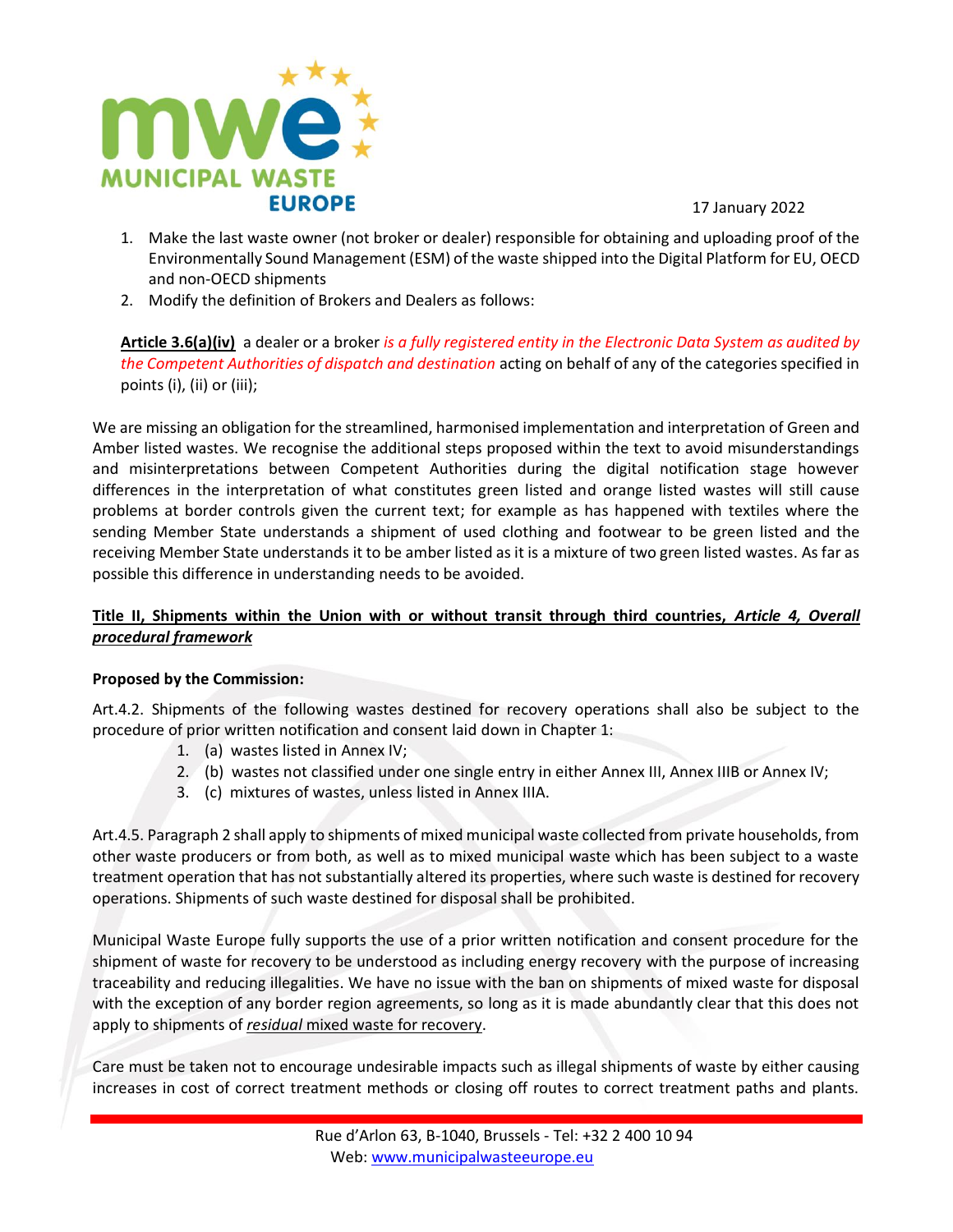

There are established routes for the legal treatment of non-recyclable residual waste for which there is no treatment capacity in the country of origin. What we propose to further strengthen this revision is to introduce more monitoring and traceability measures to ensure that this waste actually ends up in the destined waste to energy plant and is not illegally dumped. This can be achieved through certification of the destination facilities, their pre-notification, preferably for a period of up to seven years, in the digital system and through the communication of a certificate of treatment to the dispatcher. To fulfil the ultimate aim of having as little nonrecyclable waste as possible, we propose that minimum recycling targets are strengthened with the accompanying measures required such as supporting investment in more sorting and recycling facilities throughout the EU which also serves to retain value within the economic area.

MWE supports the following revision as proposed:

## **Article 5.3. The contract shall include obligations:**

(c) on the facility where the waste is recovered or disposed of, to provide, in accordance with Article 16(4), a certificate that the waste has been recovered or disposed of, in accordance with the notification and the conditions specified therein and the requirements of this Regulation.

## **Article 12: Objections to shipments of waste destined for recovery**

…Competent authorities may object if…

e) limiting incoming shipments of waste destined for recovery operations other than recycling and preparing for re-use is necessary for a Member State in order to protect its waste management network, *where it is established that such shipments would result in domestic waste having to be disposed of or treated in a way that is not consistent with their waste management plans*;

Municipal Waste Europe is in support of this revision.

## **Article 16: Requirements following consent to a shipment**

## **Proposed by the Commission:**

Art.16.4. The facility carrying out a non-interim recovery operation or disposal operation shall, as soon as possible and no later than 30 days after completion of that operation, and no later than one calendar year, or the shorter period referred to in Article 9(5), after receipt of the waste, certify, under its responsibility, that the non-interim recovery or disposal has been completed.

Art.16.5. The certificate referred to in paragraph 4, shall be submitted to the notifier and the relevant authorities, either by the facility carrying out the operation, or, in case it has no access to a system as referred to in Article 26, via the notifier.